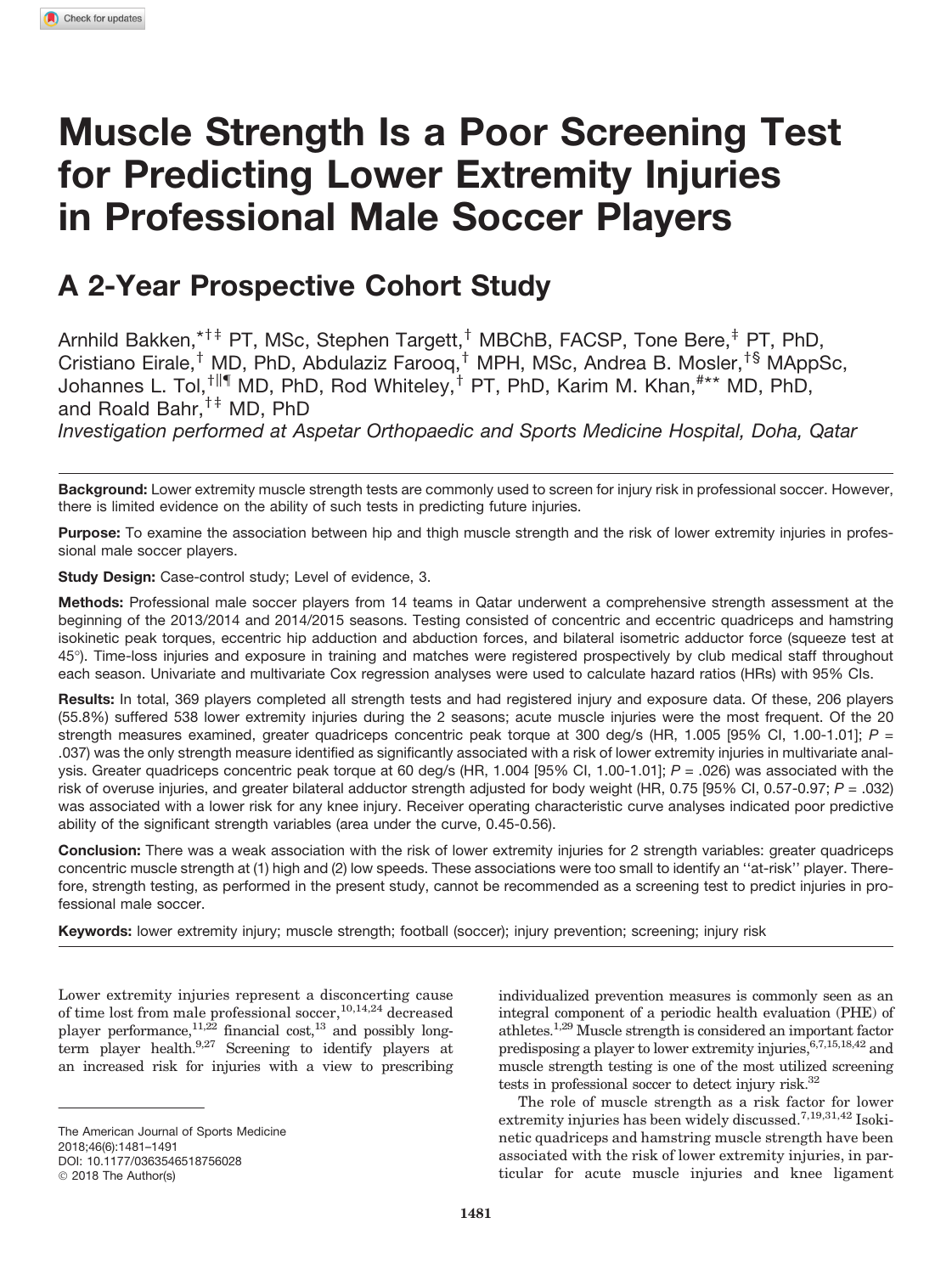injuries, in team and nonteam sports in some studies, 6,19,37,38 whereas other prospective studies do not support such a relationship.15,17 In field-based sports, low hip adduction strength increases the risk of lower extremity muscle injuries.42,51 Moreover, low hip abduction strength was associated with an increased risk of lower extremity knee ligament injuries<sup>25</sup>; however, the results are inconsistent.<sup>7</sup> Muscle strength imbalances, typically expressed as a ratio between an agonist and antagonist muscle, have also been associated with an increased risk of lower extremity injuries<sup>6,42,46,51</sup>; however, the evidence is inconclusive.<sup>7,19,31</sup>

Despite the widespread use of muscle strength testing within professional soccer clubs, $32$  there are few prospective studies investigating the association between muscle strength and injury risk in professional soccer, and even fewer studies have investigated the predictive ability of such tests.<sup>31</sup> The utility of muscle strength testing as a screening tool not only depends on the strength of its association with injury risk but also on its ability to predict who is at risk of injuries and who is not.<sup>1</sup>

Therefore, the aim of this study was to assess whether hip and thigh muscle strength were associated with an increased risk for lower extremity injuries in professional male soccer players. Second, we assessed whether muscle strength represented a risk factor for acute lower extremity injuries, overuse lower extremity injuries, or knee injuries. We hypothesized that lower hip and thigh muscle strength would be associated with an increased risk for lower extremity injuries and that strength testing could be used to separate high-risk players from low-risk players.

#### METHODS

#### Study Design and Participants

In the present study, we prospectively collected data from a PHE of male professional soccer players in Qatar.<sup>4</sup> All players eligible to compete in the Qatar Stars League (QSL), the professional first division of soccer in Qatar, were invited to participate as they presented for their annual PHE at Aspetar Orthopaedic and Sports Medicine Hospital in Doha, Qatar, during the 2013/2014 and 2014/ 2015 seasons. The PHE was mainly performed during the preseason period (66.6%) (July-September), with a small group completing the tests during the early/mid-competition phase (23.8%) (October-December) each year and a minor group during the postseason (9.7%) (end of April–June) in 2014 (ie, used as the baseline for the 2014/2015 season).

As part of the musculoskeletal component of the PHE, all players underwent a comprehensive musculoskeletal test battery aimed at identifying potential biomechanical and anatomic risk factors for lower extremity injuries at the rehabilitation department of Aspetar.<sup>4</sup> Data from 3 strength tests were included in the current study. Players who competed for QSL clubs during the 2013/2014 and 2014/2015 seasons did not report a current time-loss injury at the time of testing, and reported injury and exposure surveillance data for the entire season were eligible for analysis. Ethics approval was obtained from the institutional review board of Anti-Doping Lab Qatar (F2013000003 and E2013000003). All players signed a written informed consent form at inclusion, permitting their data to be utilized for research.

#### Study Procedure

All test procedures were performed by sports physical therapists who had received a minimum of 5 hours of training in the methods. A total of 6 testers performed the strength tests during the study period. Before the strength tests, the players performed a self-selected 5- to 10-minute warm-up routine, consisting of either light running or cycling on a stationary exercise bicycle (Forma Exercise Bike; Technogym), with most players preferring cycling. We randomized the test order for each strength test and leg (left, right). Data on player characteristics (ie, age, date of birth, player position) and previous injuries (lower extremity injuries and groin, hamstring, quadriceps femoris, knee, and ankle injuries) were collected from the Fédération Internationale de Football Association (FIFA) precompetition medical assessment form, which was completed during the medical part of the PHE on the same day as the strength tests.<sup>4</sup> A previous injury refers to any time-loss injury occurring within 12 months before the PHE. We obtained information on height, weight, and leg dominance before testing and defined the dominant leg as the limb preferred for a penalty kick.

#### Quadriceps and Hamstring Strength

Maximal isokinetic knee flexion and extension were tested using an isokinetic dynamometer (Multi-Joint System 3; Biodex Medical Systems). We used a standardized protocol composed of 3 different modes and speeds, as previously described.45,50 The axis of rotation of the dynamometer was individually aligned with the knee joint and the hip

<sup>†</sup> Aspetar Orthopaedic and Sports Medicine Hospital, Doha, Qatar.

<sup>\*</sup>Address correspondence to Arnhild Bakken, PT, MSc, Department of Sport Medicine, Oslo Sports Trauma Research Center, Norwegian School of Sport Sciences, PO Box 4014, Ullevål Stadion, 0806 Oslo, Norway (email: arnhild.bakken@nih.no).

z Department of Sport Medicine, Oslo Sports Trauma Research Center, Norwegian School of Sport Sciences, Oslo, Norway.

<sup>§</sup> La Trobe Sport and Exercise Medicine Research Centre, School of Allied Health, La Trobe University, Melbourne, Victoria, Australia.

<sup>||</sup>The Sports Physician Group, Department of Sports Medicine, Onze Lieve Vrouwe Gasthuis, Amsterdam, the Netherlands.

<sup>{</sup> Academic Center for Evidence-Based Sports Medicine, Academic Medical Center, Amsterdam, the Netherlands.

<sup>#</sup> Centre for Hip Health and Mobility, University of British Columbia, Vancouver, British Columbia, Canada.

<sup>\*\*</sup>Department of Family Practice and School of Kinesiology, University of British Columbia, Vancouver, British Columbia, Canada.

One or more of the authors has declared the following potential conflict of interest or source of funding: This study was conducted as part of the soccer players' annual periodic health examination at Aspetar Orthopaedic and Sports Medicine Hospital in Doha, Qatar, and thereby solely financially supported by Aspetar.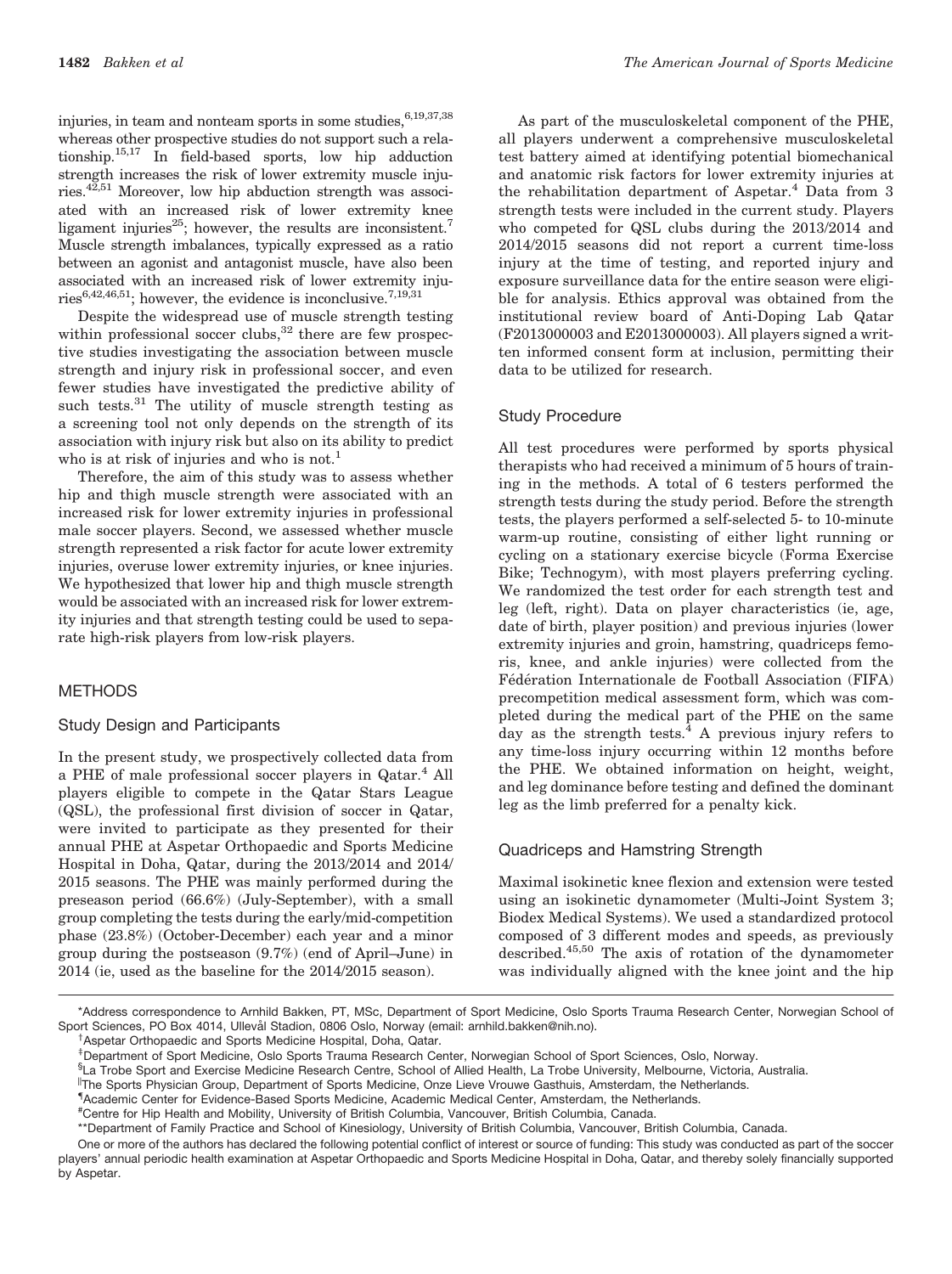angle at 90-. We used straps around the thigh, waist, and trunk to minimize secondary joint movement. After an explanation of the testing methodology, players were first tested over 5 repetitions of concentric knee flexion and extension at 60 deg/s. This was followed by 10 repetitions of concentric knee flexion and extension at 300 deg/s. Finally, players performed 5 repetitions of eccentric knee extension at 60 deg/s. Accordingly, we calculated a hamstring-to-quadriceps (HQ) ratio for the same mode and speed of the concentric contraction and a mixed ratio from hamstring eccentric at 60 deg/s to quadriceps at 300 deg/s. The highest peak torque (N-m) observed from all repetitions performed for each of the 3 different tests was recorded. Between each mode of testing, a minimum of 60 seconds of rest was provided. The isokinetic muscle strength testing protocol has been established as a highly reliable tool for assessing muscle force (intraclass correlation coefficient [ICC],  $0.\overline{83}$ -0.96).<sup>39,41</sup>

# Hip Strength

Hip Eccentric Adduction and Abduction Test. We measured maximal eccentric hip adduction and abduction strength with a break test, using a handheld dynamometer (Commander PowerTrack II; JTECH Medical) and with the player in a side-lying position as previously described.<sup>36,43</sup> The leg being tested was placed in a straight position, in line with the body, and the contralateral leg in  $90^{\circ}$  of hip and knee flexion. The players held their hands on the side of the examination table to stabilize themselves during testing. We applied resistance in a fixed position 8 cm proximal to the most prominent point of the lateral malleolus, and the player exerted a 3-second maximal isometric contraction against the dynamometer, followed by a 2-second break performed by the examiner. The player was given 1 practice trial followed by 3 tests, with a minimum of a 30-second rest between each test. We recorded the maximum score (N) and also calculated an adductionto-abduction (ADD:ABD) ratio for analysis.<sup>36</sup>

Adductor Squeeze Test (Bilateral Adductor Test). Maximal isometric adductor squeeze strength was measured using the handheld dynamometer and the player in a supine position. We placed the dynamometer between the player's knees with the hip flexed at  $45^{\circ}$  and feet flat on the table, and the player pressed his knees together against the handheld dynamometer with maximal force without lifting the legs or pelvis. The player was allowed 1 test trial followed by 1 maximum trial, which was recorded for analysis (N). A detailed description of the test is given by Mosler et al.<sup>36</sup> These strength procedures have been established as highly reliable for assessing hip strength (ICC, 0.83-0.94).  $8,30,43$  Also, Mosler et al<sup>36</sup> demonstrated moderate to good interrater reliability (ICC, 0.66- 0.84) of the hip strength measurement, when conducted with the same cohort and testers as in the present study.

# Injury Registration

Injury and exposure data were obtained from the Aspetar Injury and Illness Surveillance Program (AIISP). The AIISP includes prospective injury and exposure (minutes of training and match play) recording from all 14 QSL teams.10 An injury was recorded if the player was unable to fully participate in future soccer training or match play because of an injury to the lower extremity (timeloss injury).10,21 The player was considered injured until declared fit for full participation in training and available for match selection by medical staff.

The team physician for each team recorded all injuries and individual training and match exposure daily throughout the 2013/2014 and 2014/2015 soccer seasons (July-May; 44 weeks). For each injury recorded, the team physician completed a standardized injury card containing information on the body part injured, injury type, and cause of injury (overuse or acute). Overuse and acute injuries were defined according to the consensus statement on injury definitions and data collection procedures in studies of soccer injuries.<sup>21</sup> In addition, the injury card included questions related to reinjuries and the injury mechanism (contact or collision) as well as information on whether the injury occurred during training or a match. Injury severity was determined by the number of days absent from matches or training sessions due to an injury and was classified as mild (1-3 days), minor (4-7 days), moderate (8-28 days), or severe  $(>28$  days).<sup>10</sup> Injury and exposure data were passed on to the study group each month; data were checked and cleaned and any questions clarified with the team doctor as needed.

# Statistical Analysis

Data were analyzed with SPSS Statistics version 24.0 (IBM). Descriptive data are presented as mean  $\pm$  SD unless otherwise stated. Muscle strength measures are presented as absolute (peak torque for the quadriceps and hamstring strength tests and peak force for the hip strength tests) and weight-normalized values. The eccentric hip abduction and adduction strength measures were normalized to weight and lever arm (N·m/kg).<sup>36,43</sup> Legs with missing data for all 3 strength tests were excluded from the final analyses.

Individual exposure data were calculated as the sum of the total number of hours of training and match play from the date of screening until the end of each season or until the date of the first injury. On the basis of a previous epidemiological study<sup>10</sup> on the injury incidence of the QSL, we expected between 200 and 300 lower extremity injuries per season as well as about 250 to 300 soccer players to present for the PHE at our study center each year. Therefore, a priori, we estimated the statistical power to be sufficient to detect small to moderate associations ( $n = 200$  injuries), as outlined by Bahr and Holme.<sup>2</sup>

To examine the relationship between any lower extremity injury (yes/no) with muscle strength scores and other potential risk factors (anthropometric data, player position, previous injury, season, dominant leg), we used Cox regression analyses (STATA version 11.0; StataCorp) with each leg as the unit of analysis. For players sustaining more than 1 injury after baseline testing, we only included their first lower extremity injury. In the case of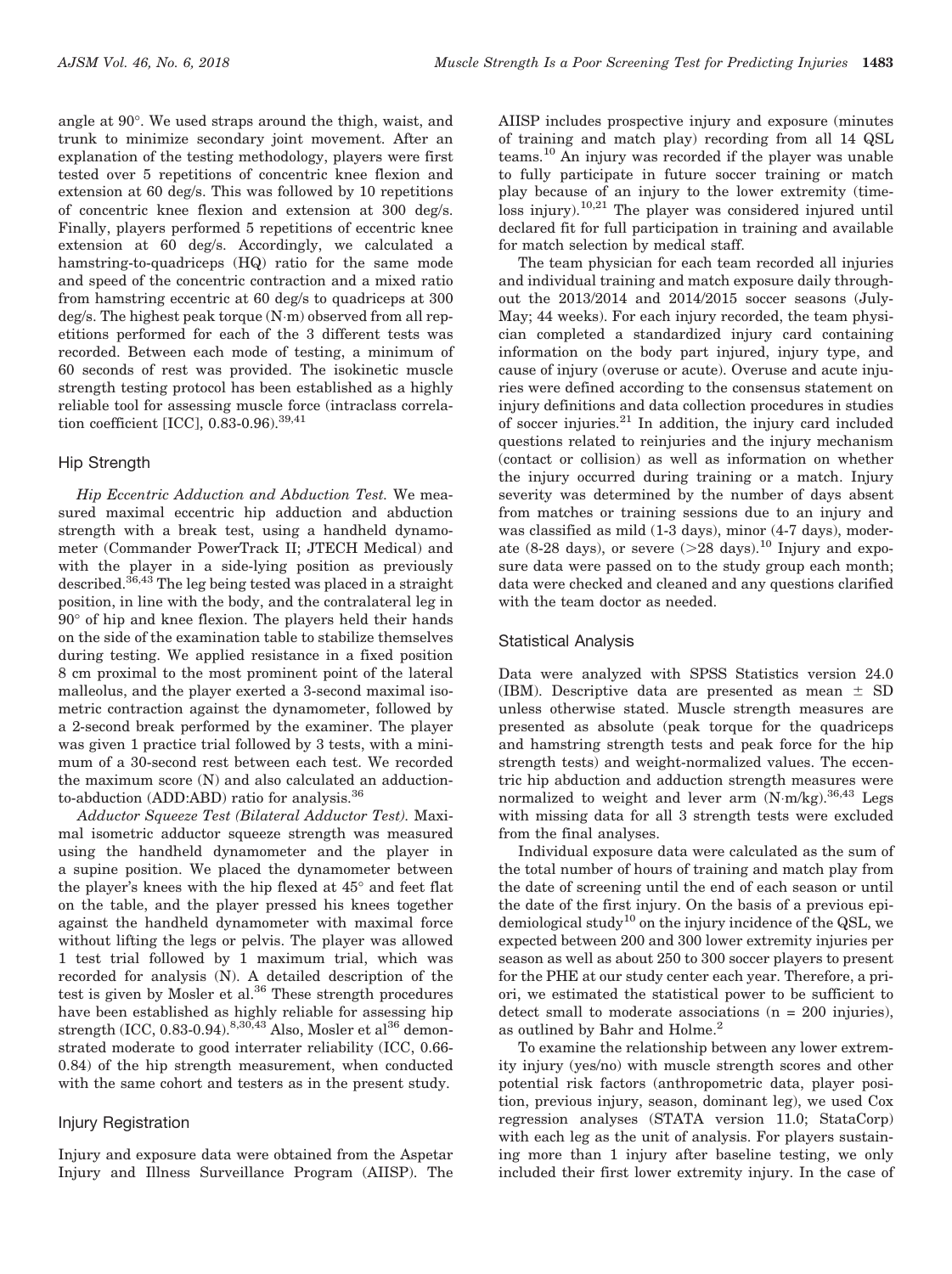

Figure 1. Flowchart demonstrating the movement of players and repeated strength tests between the 2 seasons. MSK, musculoskeletal.

a bilateral injury, these were included in the analyses as an injury sustained to both legs. To account for the repeated measures performed over the 2 seasons, as well as the fact that not every participant had the same number of measurements (ie, some participants had test results for both seasons and some for only 1 season), we used player identity to cluster the related observations when estimating the Cox model. Similar and separate analyses were performed for assessing the relationship between muscle strength scores and acute lower extremity, overuse lower extremity, and knee injuries (including knee ligament, meniscus, or cartilage injuries). The hazard ratios (HRs) presented with 95% CIs are per 1 unit of change in the independent continuous risk factor (muscle strength, anthropometric data). For categorical variables (season, position, previous injuries, dominant leg), the HR represents the change in risk when compared with the reference category. After univariate analysis, all factors with a P value of \.20 were investigated further in a backward stepwise multivariate model to evaluate potential predictor variables. The significance level was set at  $P < .05$ .

In case there were significant associations between a strength variable and outcome measure, we performed receiver operating characteristic (ROC) curve analyses to investigate the sensitivity and specificity characteristics of the particular variable. The area under the curve (AUC) indicates how well the strength variable discriminates between the injured and uninjured players and was interpreted as excellent (1.00-0.90), good (0.90-0.80), fair (0.80-0.70), poor (0.70-0.60), or fail  $(<0.60)$ .<sup>35</sup>

#### RESULTS

#### **Participants**

A total of 369 players were included in the final analyses, participating in 514 player-seasons (1028 legs) and representing 42 nationalities, with the majority from the Middle East (64.5%) (Figure 1 and Table 1). The mean player exposure was  $213 \pm 92$  hours per season, with  $188 \pm 87$  hours of training and  $25 \pm 17$  hours of match play.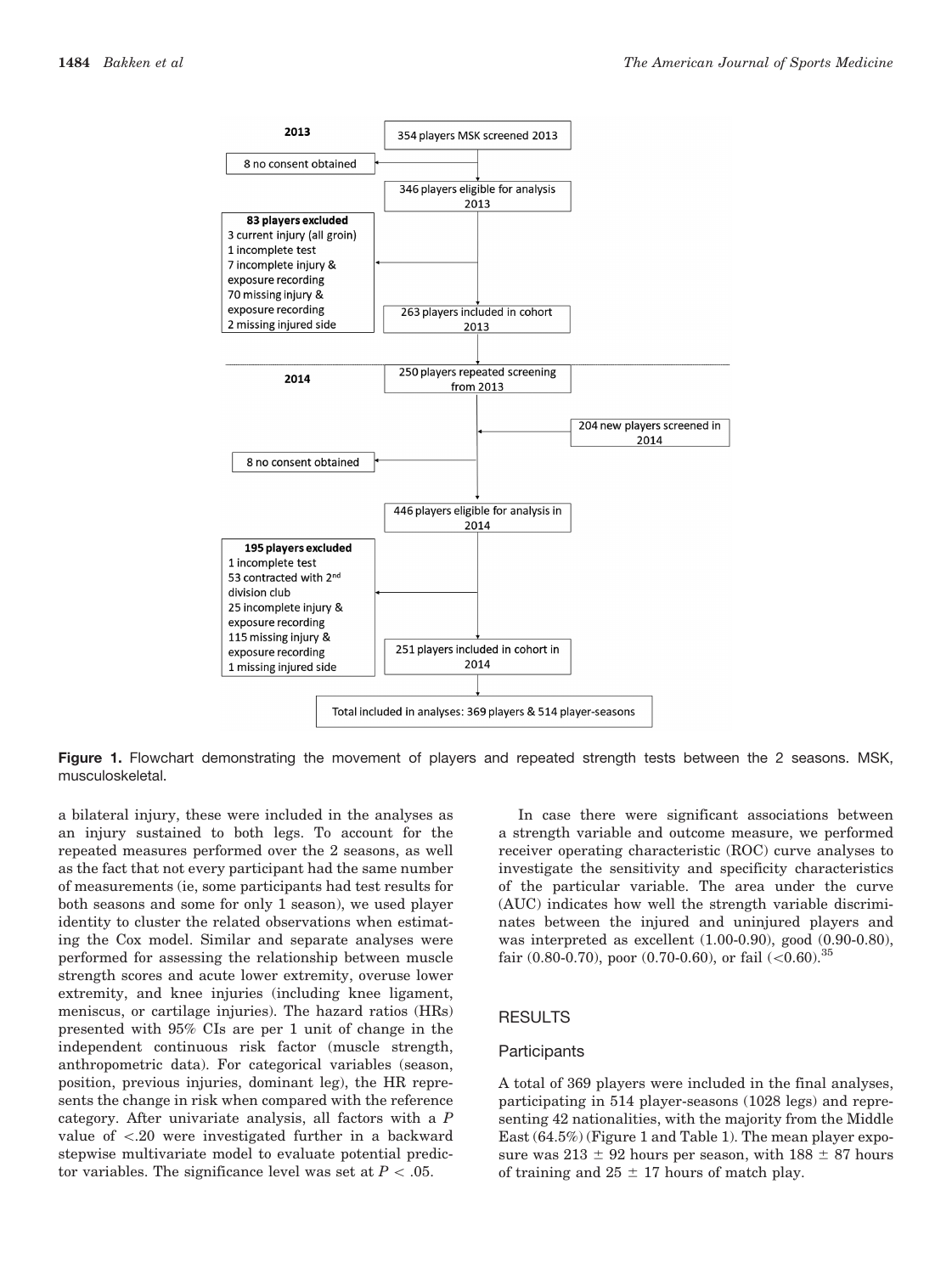| TABLE 1                                        |  |  |  |  |
|------------------------------------------------|--|--|--|--|
| Characteristics of All Players (N = $369)^a$ ) |  |  |  |  |

|                                 | Value           |
|---------------------------------|-----------------|
| Age, y                          | $26.0 \pm 4.7$  |
| Height, cm                      | $176.8 \pm 6.9$ |
| Weight, kg                      | $72.2 \pm 9.1$  |
| Body mass index, $kg/m2$        | $23.0 \pm 1.9$  |
| Ethnicity                       |                 |
| Arab                            | 201 (54.5)      |
| Black                           | 112(30.4)       |
| White                           | 20(5.4)         |
| East Asian                      | 7(1.9)          |
| Persian                         | 21(5.7)         |
| Other                           | 8(2.2)          |
| Player position                 |                 |
| Goalkeeper                      | 39(10.6)        |
| Defender                        | 130(35.2)       |
| Midfielder                      | 133(36.0)       |
| Forward                         | 67(18.2)        |
| Previous lower extremity injury |                 |
| Yes                             | 127(34.4)       |
| $\rm No$                        | 233(63.1)       |
| Missing                         | 9(2.4)          |
| Player-seasons                  |                 |
| Season 1 only                   | 118(32.0)       |
| Season 2 only                   | 106(28.7)       |
| Seasons 1 and 2                 | 145(39.3)       |

"Data are presented as mean  $\pm$  SD or n (%).

We recorded a total of  $543$  ( $n = 13$  bilateral) lower extremity injuries during the 2 seasons. For 3 of the players, data on the injured side were missing for their index injury, and these injuries were excluded from the final analyses. Of the 369 players included, 206 (55.8%) sustained at least 1 lower extremity injury during the 2 seasons, and a total of 538 lower extremity injuries were reported in 294 legs, of which 24 (4.5%) in 12 players were bilateral (mainly groin injuries). An acute muscle injury was the most frequent injury type (Table 2). During the 2013/2014 season, 145 of the 263 (55.1%) players (1 player with bilateral injuries) suffered at least 1 lower extremity injury, while during the 2014/2015 season, 139 of the 251 players (55.4%) (9 players with bilateral injuries) experienced at least 1 lower extremity injury. Slightly more than half of the injuries occurred during training  $(n = 288, 53.5\%)$ , and more than one-third of the injuries were moderate  $(n = 210, 39.0\%)$ , leading to an absence from soccer training and match play for 8 to 28 days. Most players were right-leg dominant (80.5%, n = 297/369 players), and almost two-thirds  $(61.2\%, n = 329/538)$  injuries) of the injuries occurred on the player's dominant side.

# Association Between Muscle Strength and Lower Extremity Injuries

The results of the univariate analysis are shown in Table 3. Analysis of the strength variables identified greater concentric quadriceps peak torque at 300 deg/s and hamstring eccentric peak torque at 60 deg/s as potential risk factors for a lower extremity injury, whereas players with a greater eccentric ADD:ABD ratio were at less risk of lower extremity

TABLE 2 Injury Characteristics (n = 538)

|                         | $n(\%)$    |
|-------------------------|------------|
| Injury classification   |            |
| Acute                   | 302(56.1)  |
| Overuse                 | 236 (43.9) |
| Any knee                | 85 (15.8)  |
| Acute knee <sup>a</sup> | 39 (7.2)   |
| Injury type             |            |
| Muscle strain           | 193(35.9)  |
| Muscle cramp/spasm      | 69(12.8)   |
| Sprain/ligament         | 89 (16.5)  |
| Contusion               | 71(13.2)   |
| Meniscus/cartilage      | 15(2.8)    |
| Tendon                  | 56(10.4)   |
| Fracture                | 10(1.9)    |
| Other                   | 35(6.5)    |
| Severity                |            |
| Mild (1-3 days)         | 124(23.0)  |
| Minor $(4-7$ days)      | 117(21.7)  |
| Moderate (8-28 days)    | 210(39.0)  |
| Severe $(>28$ days)     | 86(16.0)   |
| $M$ issing <sup>b</sup> | 1(0.2)     |
| Injured side            |            |
| Right                   | 296(55.0)  |
| Left                    | 216(40.1)  |
| Bilateral               | 24(4.5)    |
| $M$ issing <sup>b</sup> | 2(0.4)     |

a Acute knee injury refers to acute ligament, meniscus, or cartilage injuries.

<sup>b</sup>Nonindex injury.

injuries. However, only greater concentric quadriceps peak torque at 300 deg/s remained significant in the multivariate analysis (Table 4). Of the other candidate risk factors, age, player position, injury to the dominant leg, and playing in season 2 were factors associated with an increased risk of lower extremity injuries; these remained significant in the multivariate model (Table 4). We also performed similar and separate subanalyses in which we excluded contact injuries ( $n = 67$ ). Because there were many cases with missing information  $(n = 105)$ , only the category of any noncontact lower extremity injury (n = 122) was analyzed. In addition to the strength variables identified as significantly associated with the risk of lower extremity injuries in Table 3, greater hip eccentric abduction peak force (N) (HR, 1.01 [95% CI, 1.00-1.01];  $P = .001$ ) and weight and lever arm adjusted (N-m/kg) (HR, 1.49 [95% CI, 1.01- 2.19];  $P = .044$ ) were significantly associated with the risk of lower extremity injuries. However, the outcome remained the same; greater concentric quadriceps peak torque at 300 deg/s was the only factor significantly associated with an increased risk of lower extremity injuries when adjusted for other candidate risk factors in the multivariate model (HR, 1.01 [95% CI, 1.00-1.02];  $P = .009$ ).

#### Risk Factors for Acute Injuries

A total of 203 legs were affected by acute injuries during the 2 seasons, and 302 injuries were recorded. In the univariate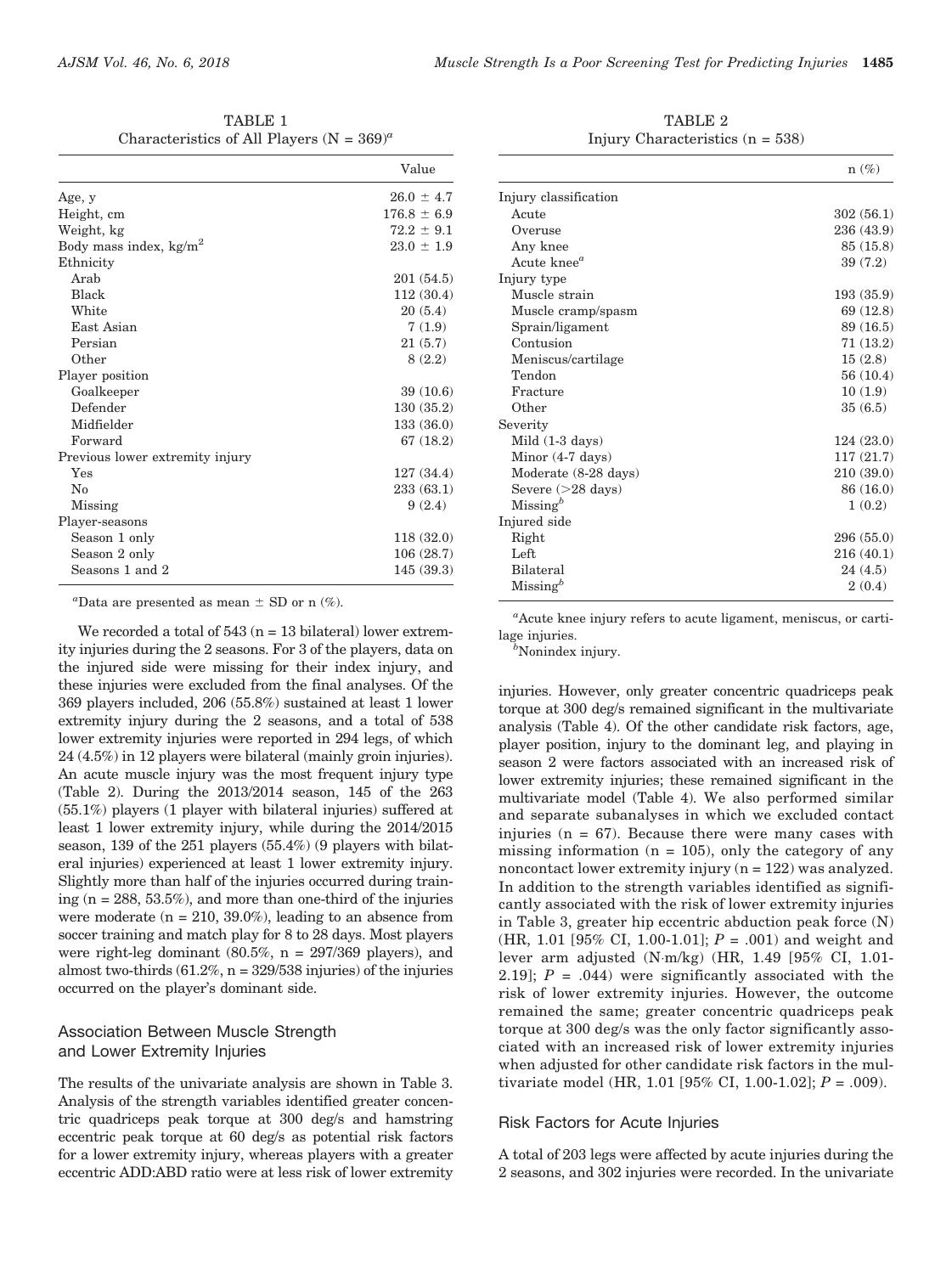|                                                     | $\mathbf n$ | Injured ( $n = 294$ ) | Uninjured $(n = 734)$ | HR (95% CI)        | P Value |
|-----------------------------------------------------|-------------|-----------------------|-----------------------|--------------------|---------|
| Age, y                                              | 1028        | $26.9 \pm 4.7$        | $26.2 \pm 4.7$        | $1.04(1.01-1.06)$  | .006    |
| Height, cm                                          | 1028        | $176.9 \pm 6.9$       | $176.6 \pm 6.6$       | $1.01(0.99-1.02)$  | .515    |
| Weight, kg                                          | 1028        | $72.7 \pm 9.0$        | $72.0 \pm 9.0$        | $1.01(0.99-1.02)$  | .171    |
| Body mass index, $kg/m^2$                           | 1028        | $23.2 \pm 2.0$        | $23.0 \pm 1.9$        | $1.05(0.99-1.11)$  | .131    |
| Player position, $n$ (%)                            | 1028        |                       |                       |                    |         |
| Goalkeeper <sup>b</sup>                             |             | 22(7.5)               | 88 (12.0)             | 1.00               |         |
| Defender                                            |             | 105(35.7)             | 253(34.5)             | $1.76(1.15-2.69)$  | .009    |
| Midfielder                                          |             | 109(37.1)             | 281(38.3)             | $1.71(1.13-2.59)$  | .011    |
| Forward                                             |             | 58 (19.7)             | 112(15.3)             | $2.20(1.40-3.46)$  | .001    |
| Previous lower extremity injury (yes), $\int$ n (%) | 996         | 99 (34.4)             | 249 (35.2)            | $1.05(0.80-1.36)$  | .740    |
| Dominant leg (yes), $n$ (%)                         | 1028        | 182(61.9)             | 332(45.2)             | $1.63(1.29-2.06)$  | < .001  |
| Season (season 2), $a_n$ (%)                        | 1028        | 148(50.3)             | 354 (48.2)            | $1.36(1.07-1.72)$  | .012    |
| Isokinetic quadriceps and hamstring strength        |             |                       |                       |                    |         |
| Quadriceps concentric at 60 deg/s                   | 864         | $237.8 \pm 46.3$      | $232.4 \pm 46.4$      | $1.00(0.99-1.01)$  | .121    |
| BW adjusted, N·m/kg                                 | 864         | $3.28 \pm 0.55$       | $3.25 \pm 0.58$       | $1.06(0.85-1.32)$  | .623    |
| Quadriceps concentric at 300 deg/s                  | 862         | $136.6 \pm 26.2$      | $133.2 \pm 25.3$      | $1.005(1.00-1.01)$ | .044    |
| BW adjusted, N·m/kg                                 | 862         | $1.88 \pm 0.30$       | $1.86 \pm 0.29$       | $1.23(0.80-1.89)$  | .347    |
| Hamstring concentric at 60 deg/s                    | 863         | $128.2 \pm 26.6$      | $125.3 \pm 27.4$      | $1.00(0.99-1.01)$  | .113    |
| BW adjusted, N·m/kg                                 | 863         | $1.77 \pm 0.31$       | $1.75 \pm 0.34$       | $1.11(0.76-1.62)$  | .584    |
| Hamstring concentric at 300 deg/s                   | 862         | $97.4 \pm 20.2$       | $95.5 \pm 19.3$       | $1.01(0.99-1.01)$  | .138    |
| BW adjusted, N·m/kg                                 | 862         | $1.34 \pm 0.25$       | $1.33 \pm 0.24$       | $1.09(0.65-1.82)$  | .740    |
| Hamstring eccentric at 60 deg/s                     | 857         | $206.5 \pm 46.6$      | $201.2 \pm 40.9$      | $1.003(1.00-1.01)$ | .031    |
| BW adjusted, N·m/kg                                 | 857         | $2.84 \pm 0.54$       | $2.81 \pm 0.51$       | $1.12(0.88-1.43)$  | .367    |
| HQ concentric ratio at 60 deg/s                     | 863         | $0.54 \pm 0.08$       | $0.54 \pm 0.10$       | $0.92(0.30-2.80)$  | .889    |
| HQ concentric ratio 300 deg/s                       | 862         | $0.72 \pm 0.11$       | $0.72 \pm 0.12$       | $0.67(0.24-1.86)$  | .446    |
| HQ eccentric to concentric ratio at 60/300 deg/s    | 855         | $1.53 \pm 0.31$       | $1.53 \pm 0.29$       | $1.02(0.67-1.54)$  | .921    |
| Hip strength                                        |             |                       |                       |                    |         |
| Adductor squeeze at $45^{\circ}$                    | 1016        | $238.8 \pm 63.6$      | $238.1 \pm 60.9$      | $1.00(0.99-1.00)$  | .567    |
| BW adjusted, N/kg                                   | 1016        | $3.30 \pm 0.83$       | $3.33 \pm 0.84$       | $0.99(0.85-1.14)$  | .860    |
| Hip eccentric adduction                             | 1006        | $254.8 \pm 56.5$      | $256.3 \pm 52.3$      | $0.99(0.99-1.00)$  | .561    |
| BW and lever arm adjusted, N·m/kg                   | 1004        | $3.03 \pm 0.63$       | $3.08 \pm 0.61$       | $0.84(0.68-1.04)$  | .118    |
| Hip eccentric abduction                             | 1019        | $209.7 \pm 36.9$      | $208.6 \pm 40.7$      | $1.00(0.99-1.00)$  | .305    |
| BW and lever arm adjusted, N·m/kg                   | 1017        | $2.49 \pm 0.40$       | $2.50 \pm 0.44$       | $1.02(0.78-1.33)$  | .882    |
| ADD:ABD ratio                                       | 1004        | $1.23 \pm 0.27$       | $1.25 \pm 0.27$       | $0.63(0.41-0.98)$  | .039    |

TABLE 3 Univariate Comparison From Cox Regression Analysis Between Legs With and Without a Lower Extremity Injury ( $n = 1028$  Legs)<sup>a</sup>

"Data are presented as mean  $\pm$  SD for injured and uninjured legs unless otherwise indicated. Hazard ratios (HRs), per 1 unit of change for continuous variables and change in the risk when compared with the reference category for categorical variables, are presented with 95% CIs and P values from Cox regression analyses accounting for clustering factors (player identity) and using leg as the unit of analysis. Bolded P values indicate statistical significance. ADD:ABD, adduction-to-abduction; BW, body weight; HQ, hamstring-to-quadriceps.

 ${}^{b}$ Reference group.

c Previous injury refers to any injury occurring within 12 months before testing.

 ${}^{d}$ Reference group: season 1 (2013/2014).

analysis, players with a greater eccentric hip ADD:ABD ratio were less likely to sustain an acute injury (Table 5). None of the other strength variables were significantly associated with an acute injury. Age, injury to the dominant leg, and playing in season 2 were other factors associated with acute injuries. In the multivariate model, these factors remained significant. Neither the ADD:ABD ratio nor any of the other strength variables were significantly associated with an acute injury in the multivariate model (Table 4).

# Risk Factors for Overuse Injuries

Of the 236 overuse injuries recorded in 169 legs, greater concentric quadriceps peak torque at 60 deg/s and greater concentric hamstring peak torque at 60 deg/s were associated with an increased risk of overuse injuries. Being a defender or forward was also associated with an increased risk of overuse injuries (Table 5). Quadriceps concentric peak torque at 60 deg/s and player position (compared with goalkeeper) remained significant predictors of an injury in the multivariate analysis (Table 4).

#### Risk Factors for Knee Injuries

Seventy legs were affected by a knee injury, and 85 injuries were recorded, of which 39 injuries represented an acute knee ligament, meniscus, or cartilage injury. According to the univariate analysis (Table 5), greater bilateral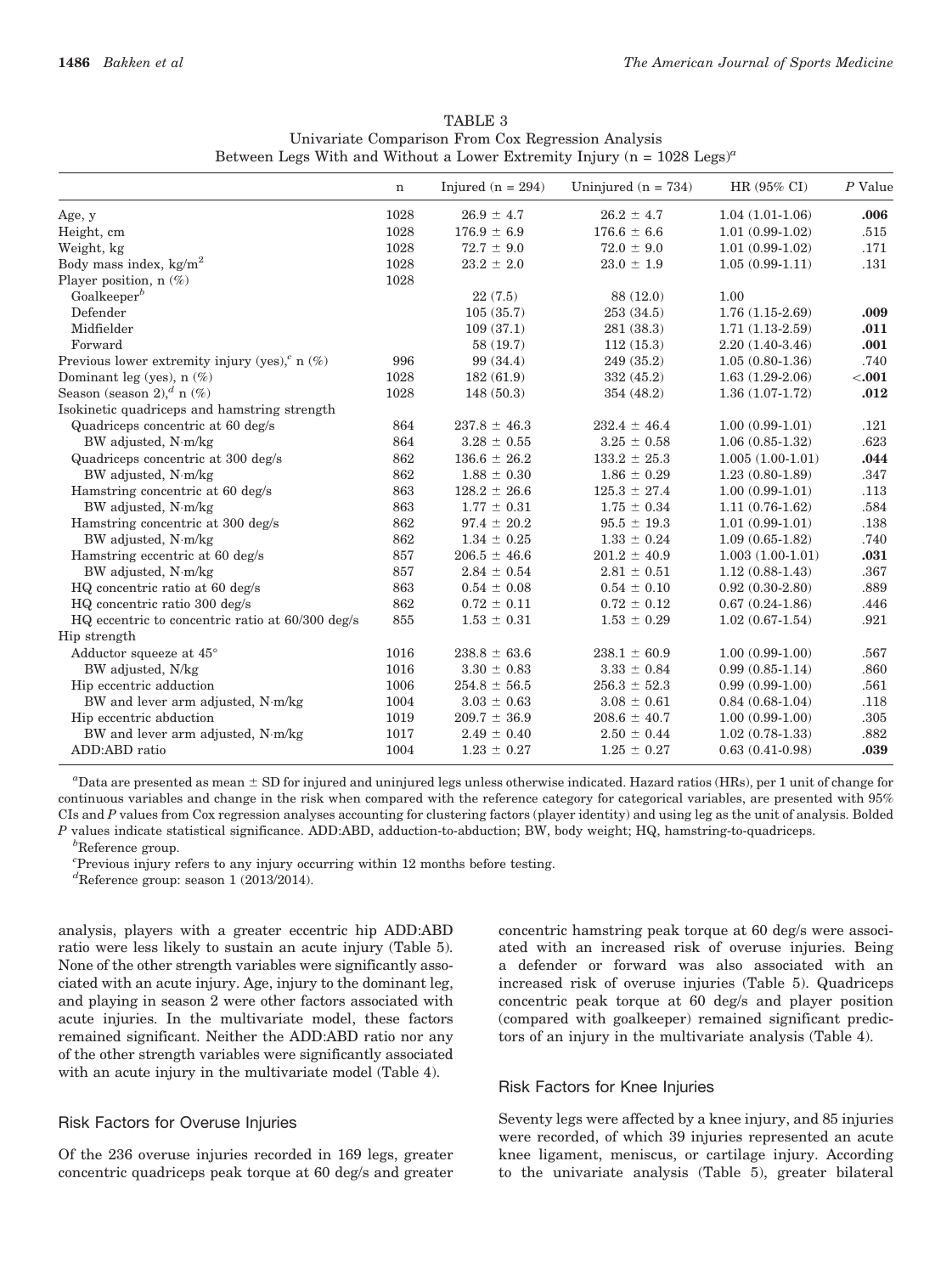| TABLE 4                                                |
|--------------------------------------------------------|
| Significant Risk Factors for a Lower Extremity Injury  |
| From Multivariate Cox Regression Analysis <sup>a</sup> |

|                                               | HR $(95\% \text{ CI})$ | P Value |  |
|-----------------------------------------------|------------------------|---------|--|
| Lower extremity injury                        |                        |         |  |
| Quadriceps concentric at                      | $1.005(1.00-1.01)$     | .037    |  |
| $300 \text{ deg/s}, \text{ N} \cdot \text{m}$ |                        |         |  |
| Age                                           | $1.04(1.01-1.07)$      | .014    |  |
| Player position <sup>b</sup>                  |                        |         |  |
| Defender                                      | $1.73(1.06-2.80)$      | .027    |  |
| Midfielder                                    | $1.66(1.02-2.70)$      | .041    |  |
| Forward                                       | $2.26(1.34-3.80)$      | .002    |  |
| Dominant leg (yes)                            | $1.57(1.21-2.05)$      | .001    |  |
| Season (season 2)                             | $1.65(1.26-2.15)$      | < .001  |  |
| Acute injury                                  |                        |         |  |
| Age                                           | $1.04(1.01-1.07)$      | .018    |  |
| Dominant leg (yes)                            | $2.08(1.54-2.80)$      | < 0.001 |  |
| Season (season 2)                             | $1.66(1.25-2.21)$      | < .001  |  |
| Overuse injury                                |                        |         |  |
| Quadriceps concentric at                      | $1.004(1.00-1.01)$     | .026    |  |
| $60 \text{ deg/s}, \text{ N} \cdot \text{m}$  |                        |         |  |
| Player position <sup>b</sup>                  |                        |         |  |
| Defender                                      | $2.47(1.16-5.26)$      | .020    |  |
| Midfielder                                    | $2.18(1.02 - 4.67)$    | .044    |  |
| Forward                                       | $3.25(1.47 - 7.19)$    | .004    |  |
| Any knee injury                               |                        |         |  |
| Adductor squeeze at $45^{\circ},$ N/kg        | $0.75(0.57-0.97)$      | .032    |  |
| Previous knee injury <sup>c</sup>             | $2.43(1.28-4.61)$      | .007    |  |
| Acute knee injury <sup>d</sup>                |                        |         |  |
| Body mass index                               | $1.19(1.02-1.39)$      | .032    |  |

a Hazard ratios (HRs), per 1 unit of change for continuous variables and change in the risk when compared with the reference category for categorical variables, are presented with 95% CIs and P values from Cox regression analyses accounting for clustering factors (player identity) and using leg as the unit of analysis. <sup>b</sup>

 ${}^b$ Reference group: goalkeeper.

c Previous injury refers to any injury occurring within 12 months before testing.

 ${}^d$ Acute knee injury refers to acute ligament, meniscus, or cartilage injuries.

isometric adductor strength adjusted for weight was associated with a lower risk for any knee injury. None of the other strength variables were associated with an increased risk of knee injuries, whereas players with a previous knee injury were more prone to knee injuries. Bilateral adductor strength adjusted for weight and previous knee injury remained significant in the multivariate model (Table 4).

We performed a subanalysis on the 39 acute knee ligament, meniscus, or cartilage injuries, of which the majority were collateral ligament injuries  $(n = 19, 48.7%)$  and 9 (23.1%) were anterior cruciate ligament (ACL) injuries. Of the strength variables, only greater bilateral isometric adductor strength adjusted for weight was associated with an acute knee ligament, meniscus, or cartilage injury (Table 5). Of the other candidate factors, only a greater body mass index was associated with an increased risk of injuries. Only body mass index remained significant in the multivariate model (Table 4).

# Muscle Strength Test Characteristics

ROC curve analyses revealed an AUC of 0.46 and 0.45 for quadriceps concentric strength at 300 deg/s (any lower extremity injury) and 60 deg/s (overuse injury), respectively, and 0.56 for the adductor squeeze test, indicating a failed combined sensitivity and specificity of the strength variables identified as significantly associated with injury risk.

# **DISCUSSION**

The main finding of this large 2-year prospective cohort study on male professional soccer players was that only 2 strength variables (of 20 examined), greater quadriceps concentric muscle strength at (1) high and (2) low speeds, were associated with an increased risk of lower extremity injuries. In addition, greater bilateral adductor strength adjusted for weight was associated with a lower risk for knee injuries, which is a finding not previously reported in soccer.

# Association Between Muscle Strength and Lower Extremity Injuries

Thigh Strength. Our finding of an association between greater quadriceps concentric peak torque strength at high (300 deg/s) and low (60 deg/s) speeds and the risk of injury (lower extremity injury and overuse injury) (Table 4) extends those of 2 other reports to suggest that greater quadriceps strength increases the risk of lower extremity injuries (particularly for a thigh muscle injury).  $19,49$ Despite the statistically significant association, the HR demonstrated merely a 0.4% to 0.5% increase in injury risk per 1-unit increase in concentric quadriceps strength (mean difference, 3.4 N-m [136.6 vs 133.2 N-m] and 8.0 N-m [240.6 vs 232.6 N-m], respectively). This finding, in addition to the small group difference in strength between the injured and uninjured players (2.5% and 3.4% strength difference, respectively), means that it is essentially impossible to distinguish the injured and uninjured groups clinically. Furthermore, the smallest detectable difference for concentric quadriceps peak torque is about  $20\%$ ,<sup>39</sup> so the difference in strength between the injured and uninjured groups is equivalent to test-retest variability. It may be argued that intrinsic risk factors, such as muscle strength, are more relevant for noncontact than contact injuries. Interestingly, the association between greater quadriceps concentric peak torque strength at high speed (300 deg/s) remained the same (weak) when contact injuries were excluded, suggesting that the clinical value of this finding remains limited.

We found no association between any of the 13 isokinetic strength variables evaluated and the risk of acute lower extremity injuries or knee injuries, which argues against using isokinetic quadriceps and hamstring strength as an injury prediction tool. Our study extends the results of a prospective study on the risk of acute ACL injuries in male military academy cadets.<sup>47</sup>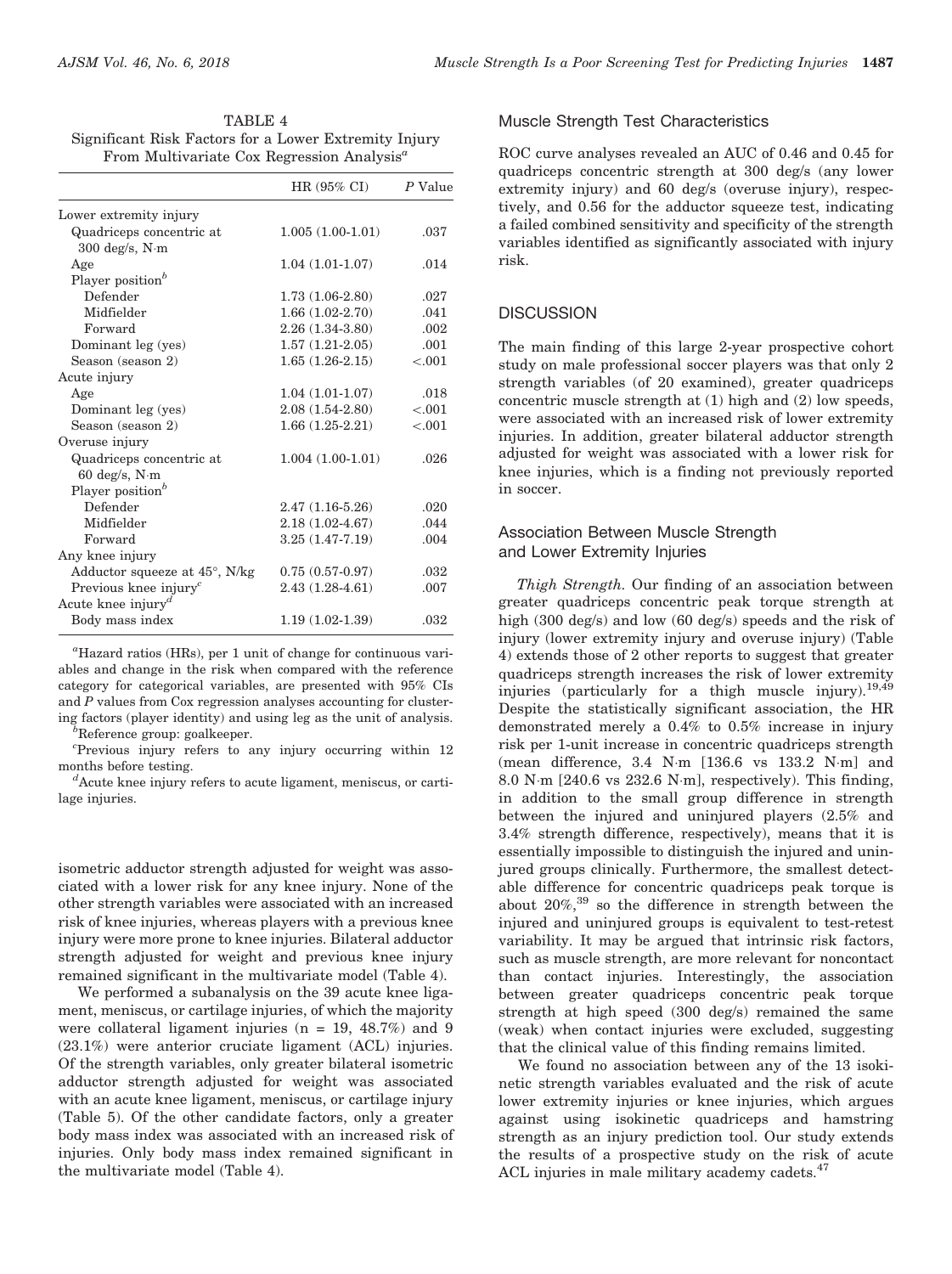TABLE 5 Univariate HRs for Relationship Between All Strength Variables and Other Candidate Risk Factors and Binary Outcome–Dependent Injury Variables (n =  $1028$  Legs)<sup>a</sup>

|                                                  | Acute $(n = 203)$   | Overuse $(n = 169)$ | Any Knee $(n = 70)$ | Acute Knee <sup>b</sup> (n = 39) |
|--------------------------------------------------|---------------------|---------------------|---------------------|----------------------------------|
| Age, y                                           | $1.04(1.01-1.07)$   | $1.02(0.99-1.05)$   | $1.01(0.97-1.06)$   | $1.02(0.96-1.08)$                |
| Height, cm                                       | $1.01(0.99-1.03)$   | $1.00(0.98-1.03)$   | $1.00(0.97-1.04)$   | $0.98(0.94-1.03)$                |
| Weight, kg                                       | $1.01(0.99-1.02)$   | $1.01(0.99-1.02)$   | $1.02(0.99-1.05)$   | $1.02(0.99-1.06)$                |
| Body mass index, $kg/m^2$                        | $1.03(0.96-1.10)$   | $1.03(0.96-1.11)$   | $1.13(0.99-1.29)$   | $1.23(1.06-1.42)$                |
| Player position                                  |                     |                     |                     |                                  |
| Goalkeeper $c$                                   | 1.00                | 1.00                | 1.00                | 1.00                             |
| Defender                                         | $1.29(0.82 - 2.06)$ | $2.59(1.29-5.20)$   | $0.81(0.37-1.78)$   | $1.07(0.30-3.82)$                |
| Midfielder                                       | $1.50(0.94-2.39)$   | $1.93(0.97-3.83)$   | $0.89(0.40-1.96)$   | $1.74(0.51-5.91)$                |
| Forward                                          | $1.42(0.85-2.37)$   | $3.26(1.58-6.72)$   | $1.49(0.65-3.42)$   | $2.10(0.58 - 7.57)$              |
| Previous injury <sup><math>d</math></sup>        |                     |                     |                     |                                  |
| Lower extremity injury (yes)                     | $1.10(0.82 - 1.47)$ | $1.06(0.76-1.48)$   | $1.01(0.60-1.69)$   | $0.89(0.45-1.77)$                |
| Knee injury (yes)                                | $1.49(0.95-2.34)$   | $1.09(0.65-1.85)$   | $2.18(1.15-4.12)$   | $2.04(0.85-4.86)$                |
| Dominant leg (yes)                               | $2.08(1.54-2.80)$   | $1.14(0.85-1.53)$   | $1.33(0.84 - 2.11)$ | $1.79(0.94 - 3.38)$              |
| Season (season $2)^e$                            | $1.67(1.26-2.22)$   | $1.05(0.77-1.44)$   | $1.49(0.92-2.39)$   | $1.03(0.54-1.94)$                |
| Quadriceps and hamstring strength                |                     |                     |                     |                                  |
| Quadriceps concentric at 60 deg/s                | $0.99(0.99-1.00)$   | $1.004(1.00-1.01)$  | $0.99(0.99-1.01)$   | $1.00(0.99-1.01)$                |
| BW adjusted, N·m/kg                              | $0.88(0.68-1.15)$   | $1.30(0.97-1.74)$   | $0.75(0.49-1.15)$   | $0.94(0.56-1.58)$                |
| Quadriceps concentric at 300 deg/s               | $1.00(0.99-1.01)$   | $1.01(0.99-1.01)$   | $1.00(0.99-1.01)$   | $1.01(0.99-1.02)$                |
| BW adjusted, N·m/kg                              | $1.01(0.60-1.70)$   | $1.49(0.86-2.58)$   | $0.86(0.34-2.15)$   | $1.08(0.32-3.61)$                |
| Hamstring concentric at 60 deg/s                 | $1.00(0.99-1.01)$   | $1.01(1.00-1.01)$   | $0.99(0.99-1.01)$   | $1.00(0.99-1.01)$                |
| BW adjusted, N·m/kg                              | $1.07(0.65-1.74)$   | $1.57(0.99-2.46)$   | $0.61(0.30-1.23)$   | $0.62(0.27-1.45)$                |
| Hamstring concentric at 300 deg/s                | $1.00(0.99-1.01)$   | $1.01(0.99-1.01)$   | $1.00(0.99-1.01)$   | $1.01(0.99-1.02)$                |
| BW adjusted, N·m/kg                              | $1.03(0.54-1.94)$   | $1.33(0.68-2.57)$   | $0.53(0.16-1.74)$   | $0.68(0.14-3.29)$                |
| Hamstring eccentric at 60 deg/s                  | $1.00(0.99-1.01)$   | $1.00(0.99-1.01)$   | $1.00(0.99-1.01)$   | $1.00(0.99-1.01)$                |
| BW adjusted, N·m/kg                              | $1.16(0.86-1.58)$   | $1.12(0.83-1.51)$   | $0.85(0.51-1.42)$   | $0.82(0.39-1.69)$                |
| HQ concentric ratio at 60 deg/s                  | $2.33(0.65 - 8.39)$ | $0.99(0.24-4.13)$   | $1.25(0.09-16.48)$  | $0.25(0.00-13.58)$               |
| HQ concentric ratio at 300 deg/s                 | $0.85(0.28-2.64)$   | $0.75(0.19-3.03)$   | $0.24(0.03-1.81)$   | $0.20(0.01-3.25)$                |
| HQ eccentric to concentric ratio at 60/300 deg/s | $1.23(0.78-1.93)$   | $0.88(0.51-1.54)$   | $0.86(0.34-2.19)$   | $0.67(0.14-3.13)$                |
| Hip strength                                     |                     |                     |                     |                                  |
| Adductor squeeze at $45^\circ$                   | $1.00(0.99-1.00)$   | $1.00(0.99-1.00)$   | $0.99(0.99-1.00)$   | $0.99(0.99-1.00)$                |
| BW adjusted, N/kg                                | $1.02(0.87-1.20)$   | $1.04(0.86-1.26)$   | $0.77(0.60-0.99)$   | $0.66(0.46-0.97)$                |
| Hip eccentric adduction                          | $0.99(0.99-1.00)$   | $0.99(0.99-1.00)$   | $1.00(0.99-1.01)$   | $1.00(0.99-1.01)$                |
| BW and lever arm adjusted, N·m/kg                | $0.86(0.68-1.10)$   | $0.94(0.72-1.24)$   | $0.95(0.67-1.35)$   | $0.95(0.60-1.51)$                |
| Hip eccentric abduction                          | $1.00(0.99-1.01)$   | $0.99(0.99-1.00)$   | $1.00(0.99-1.01)$   | $1.00(0.99-1.01)$                |
| BW and lever arm adjusted, N·m/kg                | $1.24(0.92 - 1.66)$ | $0.90(0.62-1.30)$   | $1.03(0.62 - 1.71)$ | $0.89(0.42-1.92)$                |
| ADD:ABD ratio                                    | $0.53(0.31-0.91)$   | $0.99(0.54-1.82)$   | $0.85(0.37-1.95)$   | $1.15(0.35-3.79)$                |

a Data are presented as HR (95% CI). Hazard ratios (HRs), per 1 unit of change for continuous variables and change in the risk when compared with the reference category for categorical variables, are presented with 95% CIs and P values from Cox regression analyses accounting for clustering factors (player identity) and using leg as the unit of analysis. Bolded values indicate statistical significance. ADD:ABD, adduction-to-abduction; BW, body weight; HQ, hamstring-to-quadriceps.

 $^b$ Acute knee injury refers to any acute ligament, meniscus, or cartilage injuries.

 $c^c$ Reference group.

d Previous injury refers to any injury occurring within 12 months before testing.

 $e^e$ Reference group: season 1 (2013/2014).

Hip Strength. We found no association between any of the hip strength variables examined (eccentric adductor and abductor strength as well as bilateral isometric adductor strength) and the risk of all lower extremity injuries nor acute or overuse injuries. In contrast, low adductor strength proved a risk factor for groin injuries in 2 recent meta-analyses on athletes in field-based sports.<sup>42,51</sup> A plausible explanation for the apparent discrepancy may be that while low hip adductor strength may be associated with a greater risk of groin injuries specifically, this effect may be diluted when looking at lower extremity injuries in

general, even if muscle injuries comprised almost 50% of the injuries included in the current study (of which 28% were adductor-related injuries). Our results lend no support using these hip strength variables to identify the player at risk of lower extremity injuries.

Interestingly, we identified greater bilateral adductor strength, adjusted for weight, as a protective factor for any knee injury, decreasing injury risk by 23% per 1-N/kg increase in strength (which represents a 6% increase in strength relative to the group mean). This has previously not been described as an independent risk factor for knee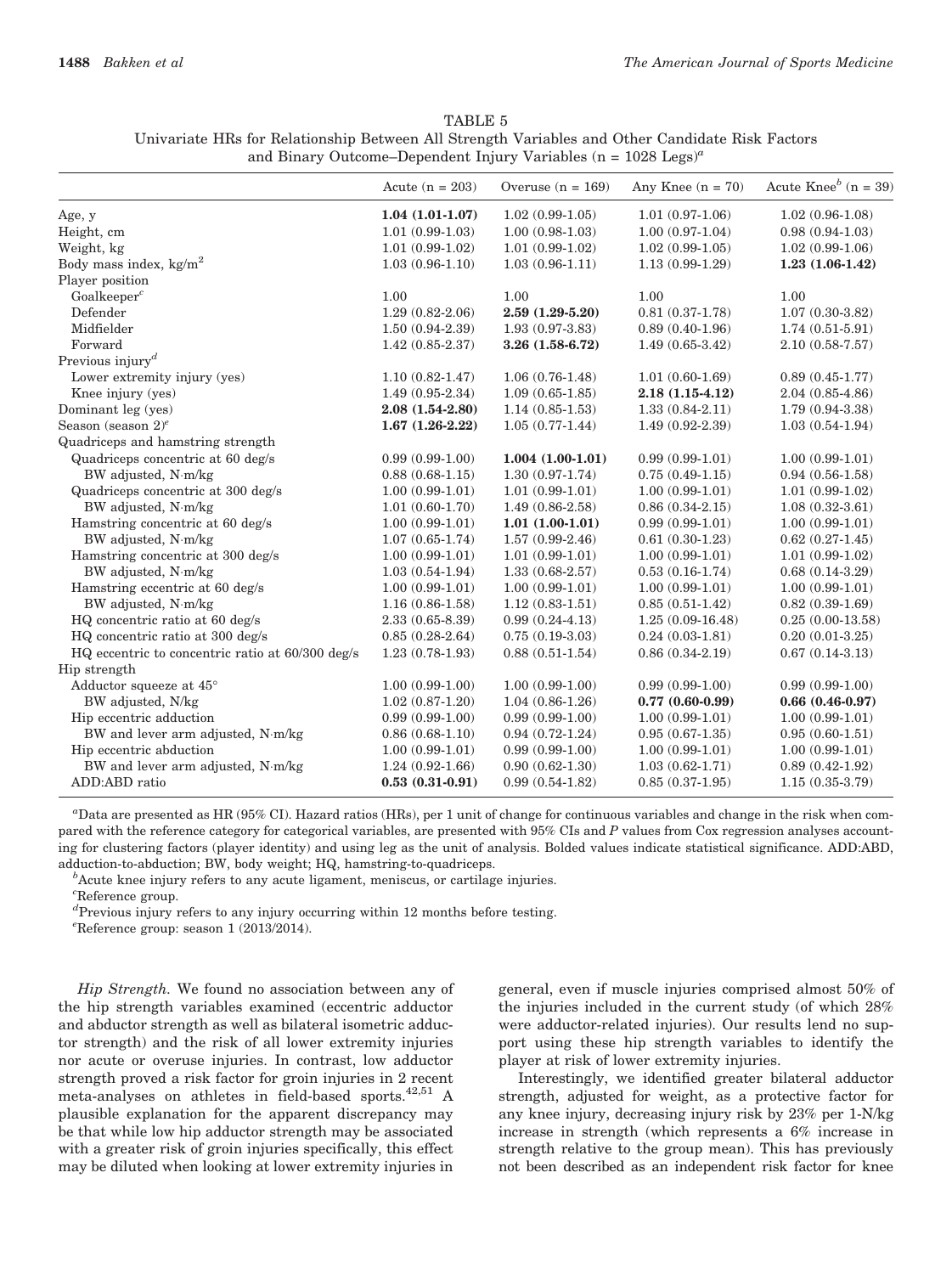injuries and contrasts with previous reports of the association between hip abductor weakness and an increased risk of ACL injuries and patellofemoral pain.16,25 However, although statistically significant, the group difference in bilateral adductor strength between injured and uninjured players was small (3.14 vs 3.34 N/kg, respectively, corresponding to a mean difference of  $-0.2$  N/kg). In addition, the smallest detectable difference for the adductor squeeze test is between  $11\%$  and  $13\%$ ,<sup>28</sup> which most likely renders these findings clinically invaluable.

Muscle Imbalance. There was no association between any of the ratios examined in the current study (HQ ratio and ADD:ABD ratio) and the risk of lower extremity injuries, regardless of injury type (lower extremity injury and acute, overuse, or knee injury). Although univariate analysis revealed that players with a lower ADD:ABD ratio were at an increased risk of lower extremity injuries, these findings were not confirmed in the multivariate model. Our findings suggest that muscle imbalance as expressed in an HQ ratio or ADD:ABD ratio does not identify players at risk of a lower extremity injury. Similar findings have been reported for the HQ ratio in a meta-analysis on risk factors for hamstring injuries.<sup>19</sup> In contrast to our result, 2 recent systematic reviews on risk factors for groin injuries reported the ADD:ABD ratio as a significant risk factor. $42,51$ 

# Predictive Ability of Muscle Strength Testing

In addition to demonstrating an association with injuries, a valid screening tool to predict a sports injury should distinguish athletes at high risk of injuries from those who are not.<sup>1</sup> The ROC curve analyses revealed an AUC of  $\leq 0.50$  (0.46 for quadriceps concentric strength at 300 deg/s and 0.45 for quadriceps concentric strength at 60 deg/s) for strength variables identified as potential risk factors for lower extremity injuries, confirming that these variables are no better than chance (or flipping a coin) in predicting the player at risk of lower extremity injuries.<sup>35</sup> This inability to predict injuries is substantiated by the small association and group difference in strength between the injured and uninjured players for these 2 strength variables; there was no cutoff point on the horizontal (bilateral adductor strength score) axis that would allow us to distinguish between injured and uninjured players. Similarly, the ROC curve analysis for bilateral adductor strength revealed an AUC of 0.56, confirming that the ability of the strength variable to predict the player at risk of a knee injury was also poor.

# Should Muscle Strength Tests Be Used to Screen for Injury Risk in Professional Soccer?

While our results suggest that muscle strength testing is not useful as a screening tool to identify the individual players at risk, it does not necessarily mean that clinicians should not use muscle strength testing in preseason screening. Such testing may identify current conditions that require further assessment or treatment.<sup>4</sup> It is possible to intervene with strength training to reduce lower extremity

injuries in soccer.3,44 For example, the implementation of the Nordic hamstring exercise for eccentric hamstring strength reduces the risk of acute hamstring injuries by at least 50%.<sup>3,40,48</sup> Specific adductor strength training can prevent groin injuries in subelite soccer players.23 On the basis of our results, such prevention programs should be implemented at a group level (ie, team) rather than on the individual level based on screening tests.

In addition, strength testing may also be a useful baseline measure as a reference point for a future return-toplay decision and perhaps also as a measure of the effect of strength training programs to prevent injuries. Injuries generally result from a complex interaction of multifactorial factors<sup>33</sup>; a player's injury risk is probably dynamic and subject to frequent changes in external factors (heavy training load, congested playing schedule, or psychological factors).33,34 Multiple assessments (or monitoring) of the player throughout the sports season may represent a more suitable strategy to prevent injuries.<sup>20</sup> Wollin et  $al^{52}$  recently reported clinically meaningful isometric adductor strength reduction during periods of match congestion in elite youth soccer players compared with baseline, when players were monitored daily for adductor strength.

# Methodological Considerations

To detect strong to moderate associations in a prospective cohort study,  $30$  to 40 injury cases are required.<sup>2</sup> whereas 200 injury cases are required to detect small to moderate associations.<sup>2</sup> The large number of participants and injured players represents a strength in the current study  $(n = 294$  injured legs). The organization of sports medicine care in Qatar, with all club medical doctors being part of the centrally regulated National Sports Medicine Program, allowed for standardization of injury and exposure recording.

Limitations to the present study include the fact that the team medical staff responsible for injury and exposure reporting was not blinded to the muscle strength scores. Also, we did not control for preventive measures that may have been implemented based on the player's strength test score during the study period. Given the high number of injuries recorded during the 2 seasons  $(n = 538)$ , we believe that these factors represent a low risk of bias.

We acknowledge that the strength tests examined in the current study are commonly used to identify the risk of muscle injuries to the thigh, particularly to hamstring strain and groin injuries, and not to identify the risk of lower extremity injuries in general. However, these tests are frequently used in the assessment of other injury types (ie, knee injury) than hamstring strain and groin injuries. For this reason, we performed subanalyses for acute, overuse, and knee injuries.5,7,16 Given that muscle strength is considered an important factor in injury causation,  $7,34$  we believe that examining the injury prediction value of these tests for any injury type is valuable.

We measured strength with standard measurement procedures widely used in clinical practice. $32,51$  Other testing protocols may yield different results, particularly for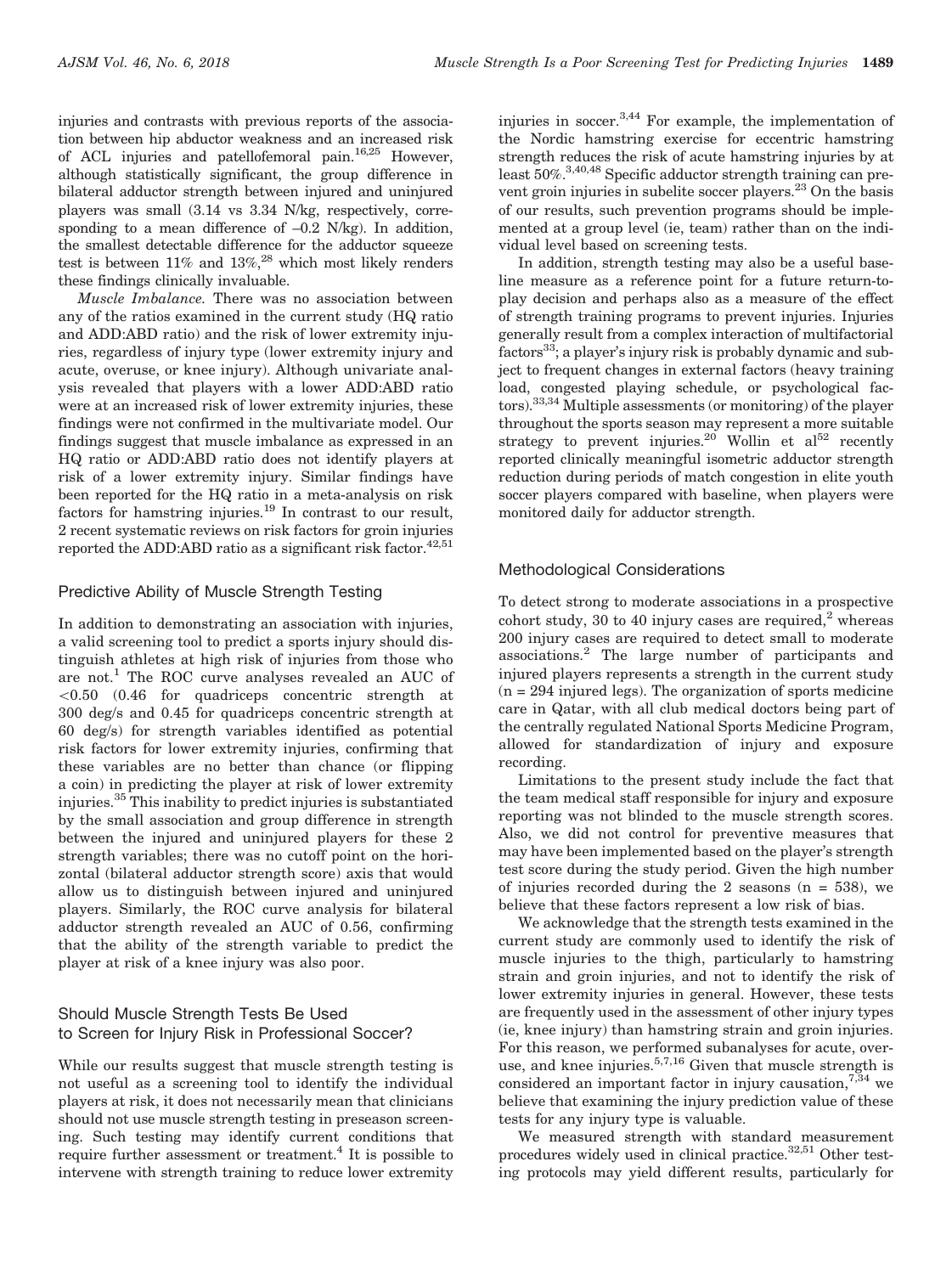isokinetic strength testing. Measuring knee extension and flexion strength at different angular velocities provides additional information on quadriceps strength deficits after an ACL injury.12

Although our sample size was large and allowed for small to moderate associations to be detected for lower extremity, overuse, and acute injuries, $^2$  the limited number of knee injuries reduced the statistical power for such subgroup analyses. This may have affected the conclusions drawn, and potential associations may have been masked.

Another limitation is related to the fact that injuries were from different mechanisms (contact or noncontact). We relied on the team doctor to classify the injury as contact or noncontact, but this was often not reported perhaps because it may be difficult to interpret what happens in an injury situation.<sup>26</sup> As a result, the statistical power to perform subgroup analyses other than for any lower extremity injury was limited. $^2$  Finally, our study included male professional soccer players, which limits the generalizability of the findings to other sports, age groups, athletes at lower performance levels, and female athletes.

#### **CONCLUSION**

This study identified only a weak association with the risk of lower extremity injuries for 2 strength variables: quadriceps concentric muscle strength at (1) high and (2) low speeds. These associations were too small to identify the individual player at risk of injuries. Therefore, strength testing, as performed in the present study, cannot be recommended as a screening tool to predict injuries in professional male soccer.

#### ACKNOWLEDGMENT

The authors thank all staff members at Aspetar Orthopaedic and Sports Medicine Hospital involved in this study, especially the physical therapists in the rehabilitation department and the Qatar National Sports Medicine Program who participated in the numerous strength assessments. The authors also extend thanks to all team medical staff members for their outstanding cooperation and contribution to injury and exposure registration throughout the entire study period.

#### **REFERENCES**

- 1. Bahr R. Why screening tests to predict injury do not work—and probably never will...: a critical review. *Br J Sports Med*. 2016;50(13):776- 780.
- 2. Bahr R, Holme I. Risk factors for sports injuries: a methodological approach. *Br J Sports Med*. 2003;37(5):384-392.
- 3. Bahr R, Thorborg K, Ekstrand J. Evidence-based hamstring injury prevention is not adopted by the majority of Champions League or Norwegian Premier League football teams: the Nordic Hamstring survey. *Br J Sports Med*. 2015;49(22):1466-1471.
- 4. Bakken A, Targett S, Bere T, et al. Health conditions detected in a comprehensive periodic health evaluation of 558 professional football players. *Br J Sports Med*. 2016;50(18):1142-1150.
- 5. Bennell K, Matheson G, Meeuwisse W, Brukner P. Risk factors for stress fractures. *Sports Med*. 1999;28(2):91-122.
- 6. Croisier JL, Ganteaume S, Binet J, Genty M, Ferret JM. Strength imbalances and prevention of hamstring injury in professional soccer players: a prospective study. *Am J Sports Med*. 2008;36(8):1469- 1475.
- 7. Cronstrom A, Creaby MW, Nae J, Ageberg E. Modifiable factors associated with knee abduction during weight-bearing activities: a systematic review and meta-analysis. *Sports Med*. 2016;46(11): 1647-1662.
- 8. Delahunt E, McEntee BL, Kennelly C, Green BS, Coughlan GF. Intrarater reliability of the adductor squeeze test in gaelic games athletes. *J Athl Train*. 2011;46(3):241-245.
- 9. Drawer S, Fuller CW. Propensity for osteoarthritis and lower limb joint pain in retired professional soccer players. *Br J Sports Med*. 2001;35(6):402-408.
- 10. Eirale C, Farooq A, Smiley FA, Tol JL, Chalabi H. Epidemiology of football injuries in Asia: a prospective study in Qatar. *J Sci Med Sport*. 2013;16(2):113-117.
- 11. Eirale C, Tol JL, Farooq A, Smiley F, Chalabi H. Low injury rate strongly correlates with team success in Qatari professional football. *Br J Sports Med*. 2013;47(12):807-808.
- 12. Eitzen I, Eitzen TJ, Holm I, Snyder-Mackler L, Risberg MA. Anterior cruciate ligament-deficient potential copers and noncopers reveal different isokinetic quadriceps strength profiles in the early stage after injury. *Am J Sports Med*. 2010;38(3):586-593.
- 13. Ekstrand J. Keeping your top players on the pitch: the key to football medicine at a professional level. *Br J Sports Med*. 2013;47:723-724.
- 14. Ekstrand J, Hagglund M, Walden M. Injury incidence and injury patterns in professional football: the UEFA injury study. *Br J Sports Med*. 2011;45(7):553-558.
- 15. Emery CA. Does decreased muscle strength cause acute muscle strain injury in sport? A systematic review of the evidence. *Phys Ther Rev*. 1999;4(3):141-151.
- 16. Ferber R, Bolgla L, Earl-Boehm JE, Emery C, Hamstra-Wright K. Strengthening of the hip and core versus knee muscles for the treatment of patellofemoral pain: a multicenter randomized controlled trial. *J Athl Train*. 2015;50(4):366-377.
- 17. Foreman TK, Addy T, Baker S, Burns J, Hill N, Madden T. Prospective studies into the causation of hamstring injuries in sport: a systematic review. *Phys Ther Sport*. 2006;7(2):101-109.
- 18. Fousekis K, Tsepis E, Poulmedis P, Athanasopoulos S, Vagenas G. Intrinsic risk factors of non-contact quadriceps and hamstring strains in soccer: a prospective study of 100 professional players. *Br J Sports Med*. 2011;45(9):709-714.
- 19. Freckleton G, Pizzari T. Risk factors for hamstring muscle strain injury in sport: a systematic review and meta-analysis. *Br J Sports Med*. 2013;47(6):351-358.
- 20. Frisch A, Urhausen A, Seil R, Croisier JL, Windal T, Theisen D. Association between preseason functional tests and injuries in youth football: a prospective follow-up. *Scand J Med Sci Sports*. 2011;21(6): e468-e476.
- 21. Fuller CW, Ekstrand J, Junge A, et al. Consensus statement on injury definitions and data collection procedures in studies of football (soccer) injuries. *Clin J Sport Med*. 2006;16(2):97-106.
- 22. Hagglund M, Walden M, Magnusson H, Kristenson K, Bengtsson H, Ekstrand J. Injuries affect team performance negatively in professional football: an 11-year follow-up of the UEFA Champions League injury study. *Br J Sports Med*. 2013;47(12):738-742.
- 23. Ishoi L, Sorensen CN, Kaae NM, Jorgensen LB, Holmich P, Serner A. Large eccentric strength increase using the Copenhagen adduction exercise in football: a randomized controlled trial. *Scand J Med Sci Sports*. 2016;26(11):1334-1342.
- 24. Junge A, Dvorak J. Football injuries during the 2014 FIFA World Cup. *Br J Sports Med*. 2015;49(9):599-602.